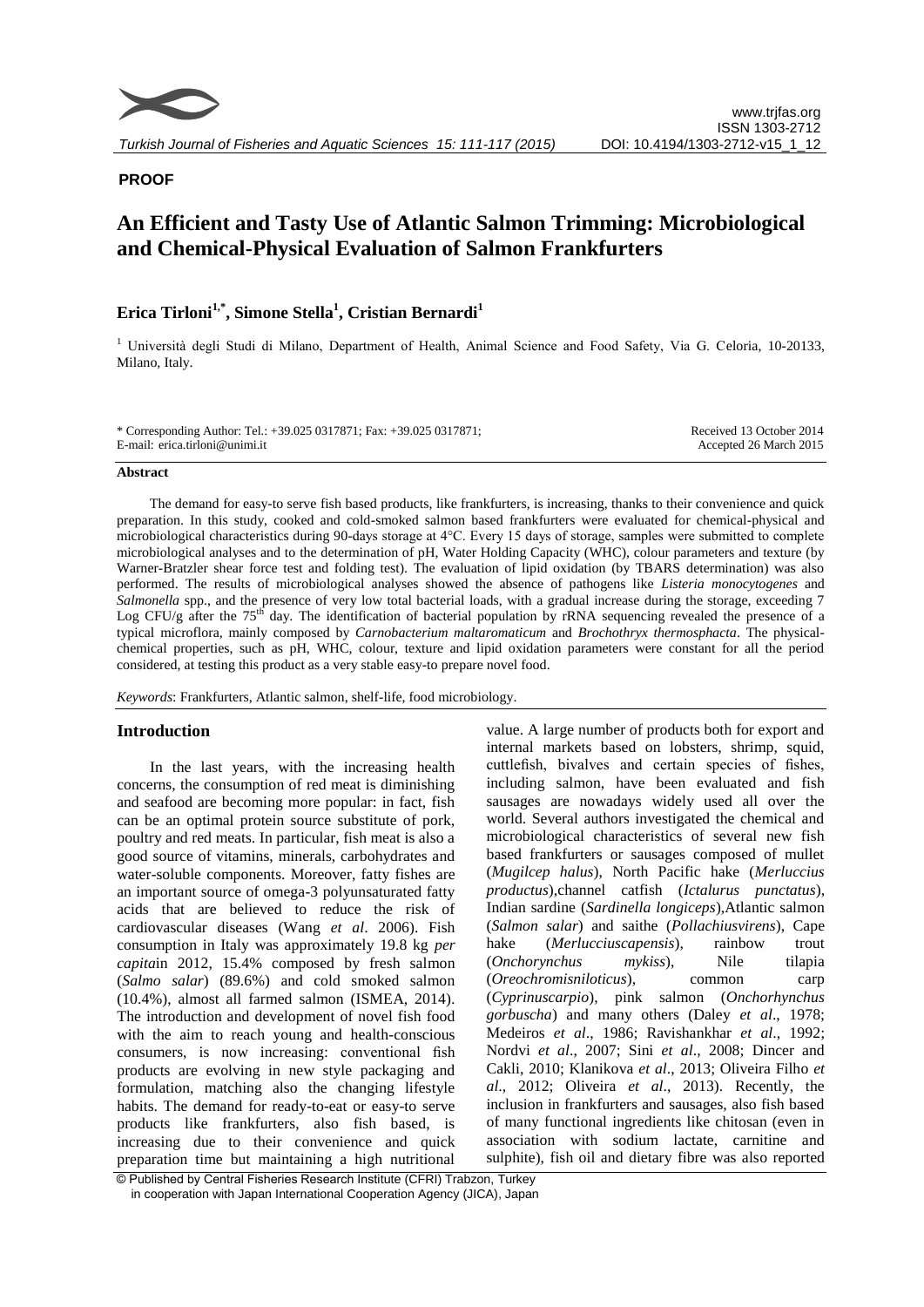(Roller *et al*., 2002; Kook *et al*., 2003; Lopez-Caballero *et al*., 2005; Cardoso *et al*., 2008; Josquin *et al*., 2012). Considering hygienic aspects, it should be underlined that fish frankfurters are usually cooked and smoked during production. Spoilage and pathogenic microorganisms could stem from the raw fish, other ingredients, the environment, the equipment or through handlers during processing, affecting the final quality of the products. Moreover, the possible presence of thermoduric bacteria, organisms able to survive the industrial heat stresses even if not able to grow at high temperatures (Hull *et al*., 1992), could determine health hazards and quality defects leading to the consequent reduction of the assigned shelf-life. These microorganisms are largely destroyed by pasteurization, but some cells can survive, resulting later in microbial spoilage. These microorganisms have their origin in the environment and are widely distributed: the main genera recognized as thermoduric are *Microbacterium*, *Micrococcus*, *Enterococcus*, some Lactobacilli and coryne form bacteria. Moreover, *Bacillus* and *Clostridium* species can be considered strictly thermoduric mesophiles, as they are spore formers; some of them are also able to replicate at 55°C.In particular, the spores of thermoduric bacilli may even survive to ultra-heat treatment (UHT) (Silva and Gibbs, 2010), preserving the stability of their proteins and enzymes and potentially producing off-flavours (Burgess *et al*., 2010).

Objective of the current study was to determine the chemical-physical and microbiological characteristics of salmon based frankfurters during 90-days storage at 4°C, evaluating the possible presence of bacteria able to survive to the production process.

#### **Materials and Methods**

# **Fish Source, Ingredients and Chemical Composition**

Samples of Atlantic salmon (*Salmo salar*) based frankfurters were obtained from a medium sized industry of Northern Italy. Briefly, the fresh salmon, on the second day from arrival was beheaded, filleted, trimmed, deboned and destined to other salmon processing. The meat trimmings and the meat left after deboning were promptly recovered, chopped and sieved in order to remove the bones. The meat mix was prepared adding other ingredients; ice, dietary fibre, salt, dextrose, antioxidant E301, natural flavours; afterwards the meat mix was stuffed into 17 mm water soaked collagen casings and cooked in order to achieve a core temperature of 75°C for 40 minutes. The products later were cold-smoked and peeled before vacuum packaging in 100-g packs of 4 frankfurters; the packs were finally pasteurized at 75°C for 5 minutes. The "use by" date was settled at 90 days at a temperature of 4°C.

After the production, the samples underwent to the following determinations: proximate composition (A.O.A.C 1990), water activity (RotronicHygromer Aw-DIO, Basserdorf, CH), and salt content as total chlorides (Pearson, 1973). Water Phase Salt content (WPS) was then calculated with the formula WPS = %salt (%salt + %moisture)-1 \* 100 (Huss *et al*., 1995). All the determinations were performed in sextuple.

# **Experimental Design**

The salmon based frankfurter samples were stored at 4°C for the shelf-life evaluation. At settled sampling times (0, 15, 30, 45, 60, 75 and 90 days from the production) the samples were submitted to microbiological, chemical and physical analyses.

#### **Microbiological Analyses and pH Determination**

For microbial counts, 10 g of each sample were homogenized in 90 mL of a diluent solution (0.85% NaCl and 0.1% tryptone), and serial 10-fold dilutions were prepared. Total mesophilic count (TMC) was determined according to the ISO 4833:2003 method. Lactobacilli were enumerated according to ISO 15214:1998 method. The number of *Enterobacteriaceae* was determined by the ISO 21528-2:2004 method. *Escherichia coli* were enumerated according to ISO 16649-2:2001 method. Coagulase-positive Staphylococci were determined by ISO 6888-1:1999 method. The count of spores of sulphite-reducing *Clostridia*, was performed by ISO 15213:2003 method, after pasteurization of the dilutions. Detection and enumeration of *Listeria monocytogenes* were performed according to AFNOR methods (AFNOR BRD 07 ⁄ 4–09 ⁄ 98 and AFNOR BRD 07 ⁄ 05–09 ⁄ 01, respectively).Microbiological analyses were performed in triplicate. From the plates of the TVC at T90, a number of 5 colonies were selected on the base of the different morphology picked, and submitted to biochemical tests: isolates were tested for Gram reactions by KOH method and for standard cytochrome oxidase (Oxoid) and catalase reactions. In order to evaluate the thermal resistance, the isolates were streaked onto Plate Count agar (PCA; Oxoid, Basingstoke, UK), subsequently incubated at 55°C for 24 h. Isolates were then identified by rRNA sequencing (Eurofins, Germany) using the standard forward primersCC-CD as described by Rudi *et al*. (1997).

#### **Colour Parameters**

Colour parameters were determined on 3-mm horizontal sections of frankfurters using a Minolta Chromameter CR-200 (Minolta, Osaka, Japan) working at CIEL ab system. The L\*, a\* and b\* values, which describe the intensity of whiteness/brightness, red colour and yellowness respectively, were taken at six locations on the cut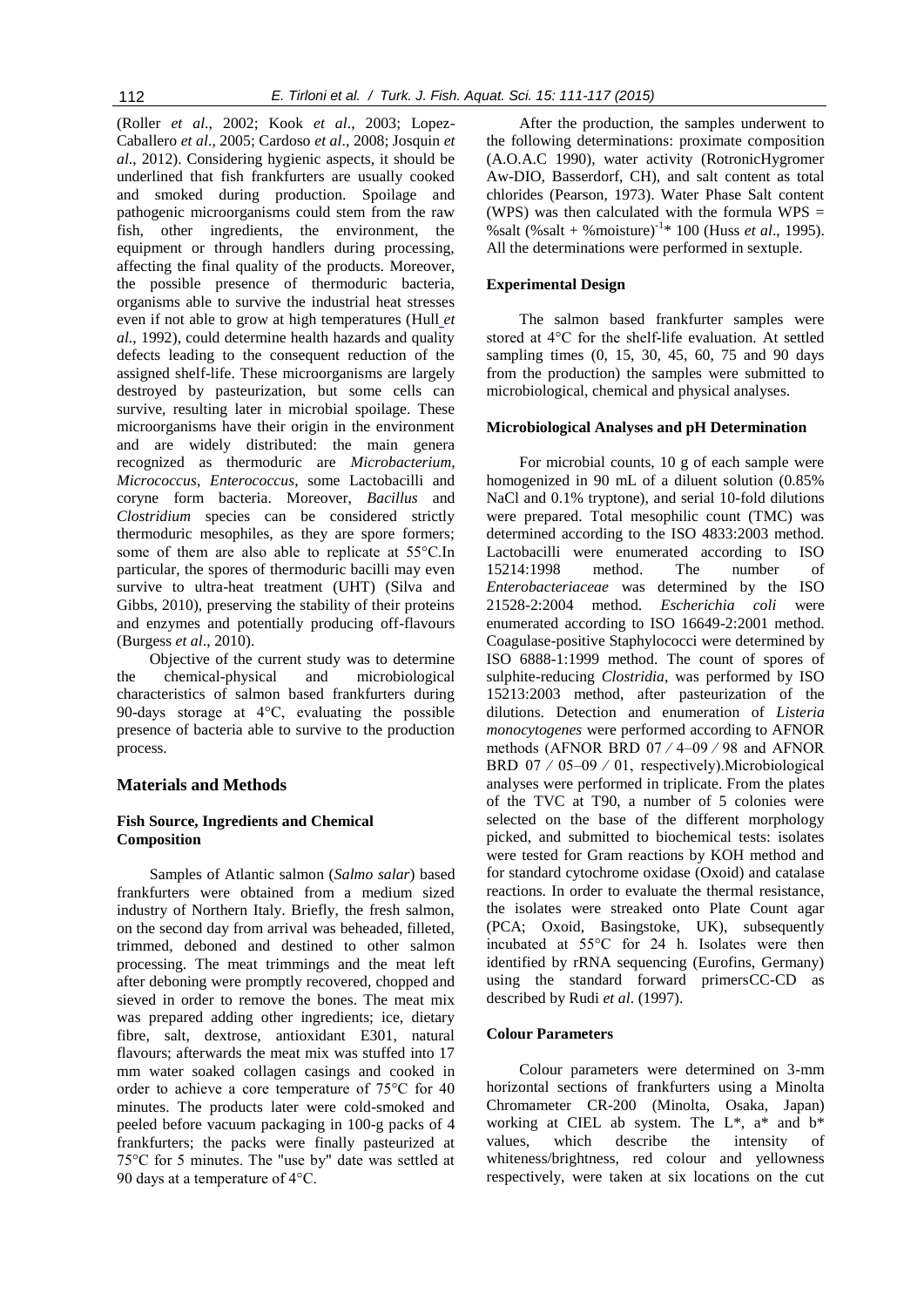surface immediately after opening the pack. Chroma was calculated as  $\sqrt{(a^2+b^2)}$ , the hue angle (h) was calculated as  $h = \arctan (b^*/a^*)$ , where  $h = 0$  for red hue and  $h = 90$  for yellowish hue. Total colour differences (ΔE\*) between treated and control samples were calculated as:  $\sqrt{(L1^* - L2^*)^2 + (a1^* - a2^*)^2}$ +  $(b1*-b2*)^2$ . A  $\Delta E^*$  more than 2.3 means a variation hardly perceptible to the human eye, while  $\Delta E^*$  more than 3.0 a variation well perceptible to the human eye.

# **Texture Analysis**

The shear force was determined using a 5542 Instron Instrument, equipped with a Warner Bratzler blade. The texture of frankfurter slices was characterized for hardness by measuring the maximum force for a complete cut. Measurements were performed at 4°C on sections of raw and cooked frankfurter (boiled for 2 minutes). Six measurements for each sample were performed and mean values with standard deviation were recorded.

The folding test was performed according with the procedures described by Lanier (1992). Samples were cut into 3mm thick sections. The slides were held between the thumb and the forefinger folded to observe the way they broke. The scale used was as follows: 1: breaks by finger pressure; 2: cracks immediately when folded in half; 3: cracks gradually when folded in a half; 4: no cracks showing after folding in a half; 5: no cracks showing after folding twice.

# **Lipid Oxidation**

Thiobarbituric acidreactive substances (TBARS) were determined in triplicate to evaluate the oxidation stability during storage in duplicate according to Ke *et al*. (1984).

# **pH Value**

At the same sampling times, pH was measured by a pH meter (Amel Instruments, Milan, I): three independent measurements were performed on each sample.

#### **Statistical Analysis**

Data from physical-chemical analyses performed during the different sampling times were submitted to one-way ANOVA using PRISM graph pad 6. The threshold for statistically significant differences was settled at P<0.05.

#### **Results and Discussion**

The results obtained are reported in the following sections.

#### **Chemical Composition**

Moisture content of Atlantic salmon based frankfurters was 52.0±0.5%; this value was lower than what found by Oliveira *et al*. (2013) in hot smoked pink salmon sausage supplemented with fish oil, coconut oil and wholegrain oats (63%) and was not within the range of 60-74% observed in many fish sausages (Rahaman *et al*., 2007, Oksuz *et al*., 2008, Sini *et al*., 2008, Al-Bulushi*et al*. 2013). Protein content was 13.9±0.2%, lowerthanin sausages made by pink salmon (22.4%) (Oliveira *et al*., 2013), crimson snapper (19.7%) (Al-Bulushi *et al*., 2013), rohu (18%) (Sini *et al*. 2008), African Catfish and Nile puffer (18.1 and 19.6% respectively) (Ahmed and Elhaj 2011) and in fermented saithe and salmon sausages (18.0-21.0%) (Nordvi *et al*., 2007). A high lipid content  $(29.6\pm1.0\%)$  was detected in the product: although our samples did not contain animal fat sources as described in previous studies (Dincer and Cakli, 2010), the values observed were strongly higher than what found in fish-sausages without landbased animal fat additions (between 5 and 7%) (Nordvi *et al*., 2007; Sini *et al*., 2008; Olivera Filho *et al*., 2012; Al-Bulushi *et al*., 2013), probably due to the fatty level of the raw material used for the production of the frankfurters (trimmings comprehensive of the belly flaps). Ash content was attested at 2.6%, according with Oliveira *et al*. (2013) who found a content of 2.7% in hot smoked pink salmon sausages. Salt content was1.9±0.0%, slightly higher than the 1.5% suggested by Ruusunen *et al*. (2003) for the production of low salt -phosphate-free frankfurters. Apart from the tendency to limit the salt content, reducing the development of hypertension, saltcon tributes to enhance the perception of the typical flavour of cooked sausages (Desmond, 2006). In any case the salt content alone is not sufficient to inhibit the bacterial replication in these products.

#### **Microbiological Analyses**

The microbiological evaluation of salmon based frankfurter showed (Figure 1), till 30 days after the production loads of total viable count (TVC) below the detection limit of 2 Log CFU/g: from that moment on a gradual increase of TVC was observed reaching after 90 days of storage the concentration of 7.1 Log CFU/g. Considering that the product was maintained in the optimal storage conditions, the threshold limit of 6 Log CFU/g, often used in food industries to indicate the end of shelf-life of a fish product (Olafsdottir *et al*., 2005), was got over only at the last sampling time (90 days). In some other studies, different limits are indicated, mainly linked to organoleptic characteristics: a total viable count above 7-8 Log CFU/g is often associated to sensory rejection. Moreover, von Holy *et al*. (1991) and Dykes *et al*. (1996), suggested a threshold value of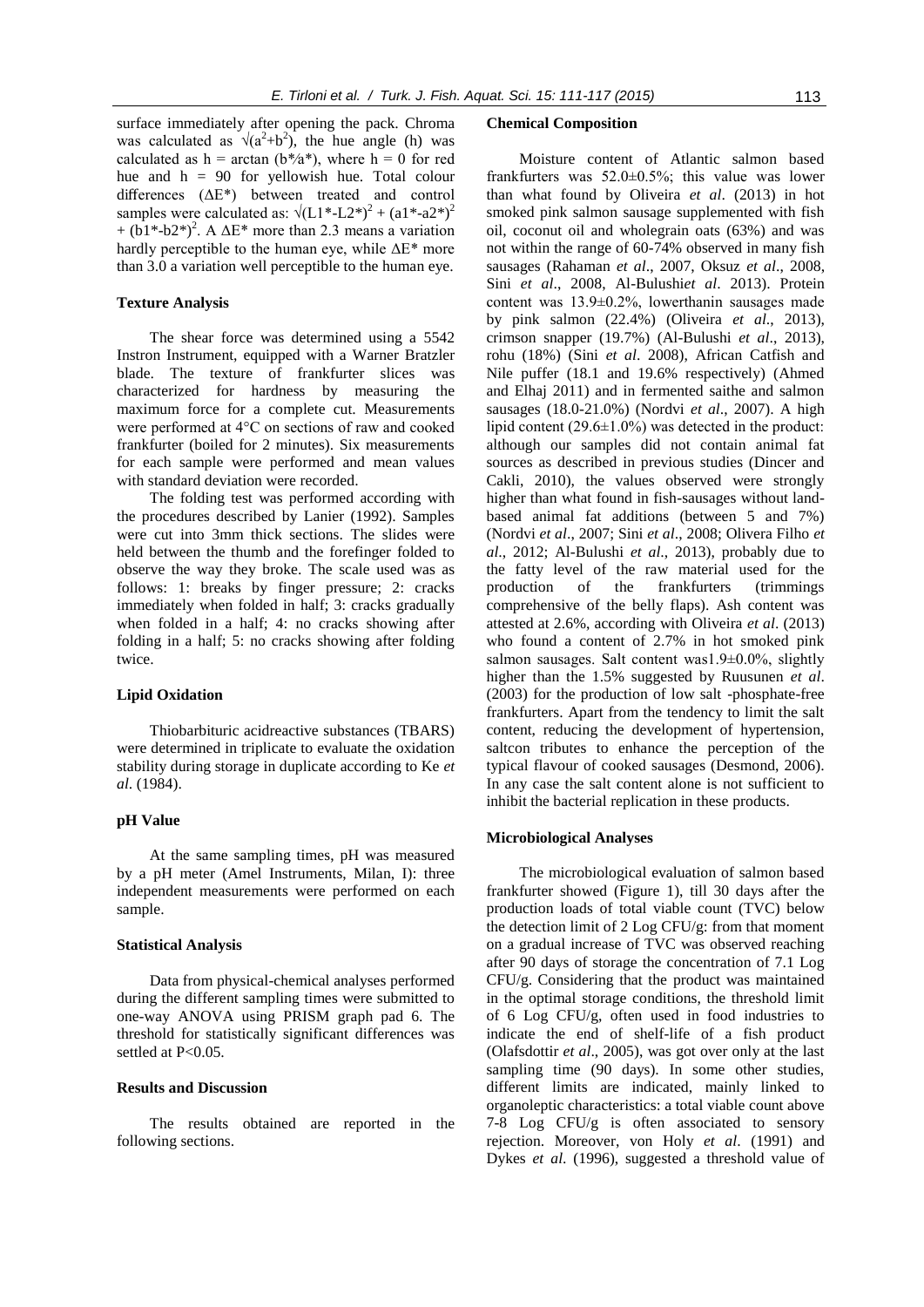

**Figure 1.** Total Viable Count and pH in Salmon-based frankfurters during the period considered.

6.7 Log CFU/g, based on TVC and LAB counts, to indicate imminent expiry of microbiological shelf life of vacuum-packaged Vienna sausages. In any case, these threshold limits are strictly linked to several factors related to the product characteristics, the industrial plant environment and to the different analytical methods (Espe *et al*., 2004).Based on the microbiological results, the shelf-life of the studied products should be limited to 75 days under refrigerated conditions.

The other parameters evaluated (Lactic Acid Bacteria, *Enterobacteriaceae*, *Escherichia coli*, Coagulase-positive Staphylococci and sulphitereducing Clostridia) were, for all the period considered, under the limit of detection (2 Log  $CFU/g$ ).

Analytical data on similar products are not available in literature; studies conducted on fish frankfurters or other fish sausages gave variable results principally due to the different processing. Nordvi *et al*. (2007)found in uncooked fermented and dried salmon and saithe sausages, a TVC around 4.6 Log CFU/g 4 days after the production that substantially did not show any decrease in the final dried product (4.2 Log CFU/g CFU/g) after 30 days. In the same study a load of LAB around 8 Log CFU/g was also detected: this could be explained by the inoculation of *L. sakei*as starter culture and consequently extend the shelf-life. Oliveira *et al*. (2013) found loads of TVC (both mesophilic as psychrotrophic) around 4.1 Log CFU/g in fish sausages from pink salmon cooked (60°C for 60 minutes), while the bacterial count in the hot smoked (core temperature of 71°C) product was less than 2 Log CFU/g, in close agreement with the results obtained by Oliveira Filho *et al*. (2012) who found the same result in aerobic psychrotrophic bacteria in Nile Tilapia based sausages. Oksuz *et al*. (2008) found in uncooked African catfish sausages (prepared with 84.6% of minced catfish meat and 15.5% of other ingredients like garlic, salt, red and black peppers, cinnamon, spices, clove, cumin, ginger, coconut spice, olive oil and salicylic acid) a starting TVC around 2.5 Log CFU/g; this load decreased during the

storage of 70 days at 4°C till 1.7 Log CFU/g, due probably to the decrease in moisture content (from 72.0-74.4% at T0 till 45.0% after 70 days at 4°C). As well, *Enterobacteriaceae* and *Staphylococcus aureus,* reduced their loads respectively from 2.5 Log CFU/g to 0.2 Log CFU/g and from 1 Log CFU/g to an undetectable level during the storage period.

Moreover, the presence of *Listeria monocytogenes,* was researched in our samples, as it represents one of the most widespread pathogens in light-preserved fish products and also it has been already recognized as responsible for outbreak in post-processed contaminated frankfurters. In particular, a multistate outbreak of listeriosis took place in the USA, affecting at least 50 people in 11 States (CDC 1999) with six deaths after the consumption of prepacked hot-dogs (opened and previously none opened). In the studied salmon frankfurters this pathogenwas always absent in 25 g in all the samples analysed, confirming the safety of these products.

Randomly, from the bacteria grown onto the PCA plates, a number of 5 colonies were isolated andwere submitted to identification. These isolates resulted to be Gram positive, catalase and oxidase negative and able to survive at 55°C; four colonies were identified by DNA sequencing as *Carnobacterium maltaromaticum* and one as *Brochothrix thermosphacta*: these microorganisms were already recognized as major spoilage microbiota especially in frozen and thawed products under vacuum or modified atmosphere packaging (Laursen *et al*. 2005). Even Rudi *et al*. (1997) reported *Carnobacterium maltaromaticum, Carnobacterium divergens* and *Brochothrix thermosphacta* as the dominant flora in salmon fillets packed in an atmosphere consisting of  $60\%$  CO<sub>2</sub> and  $40\%$  N<sub>2</sub>. None of the isolates belongs to the bacterial groups known as strictly thermoduric. The thermal treatment performed during the production resulted to be not enough to obtain a complete microbial inactivation even if the residual microflora is not of major concern.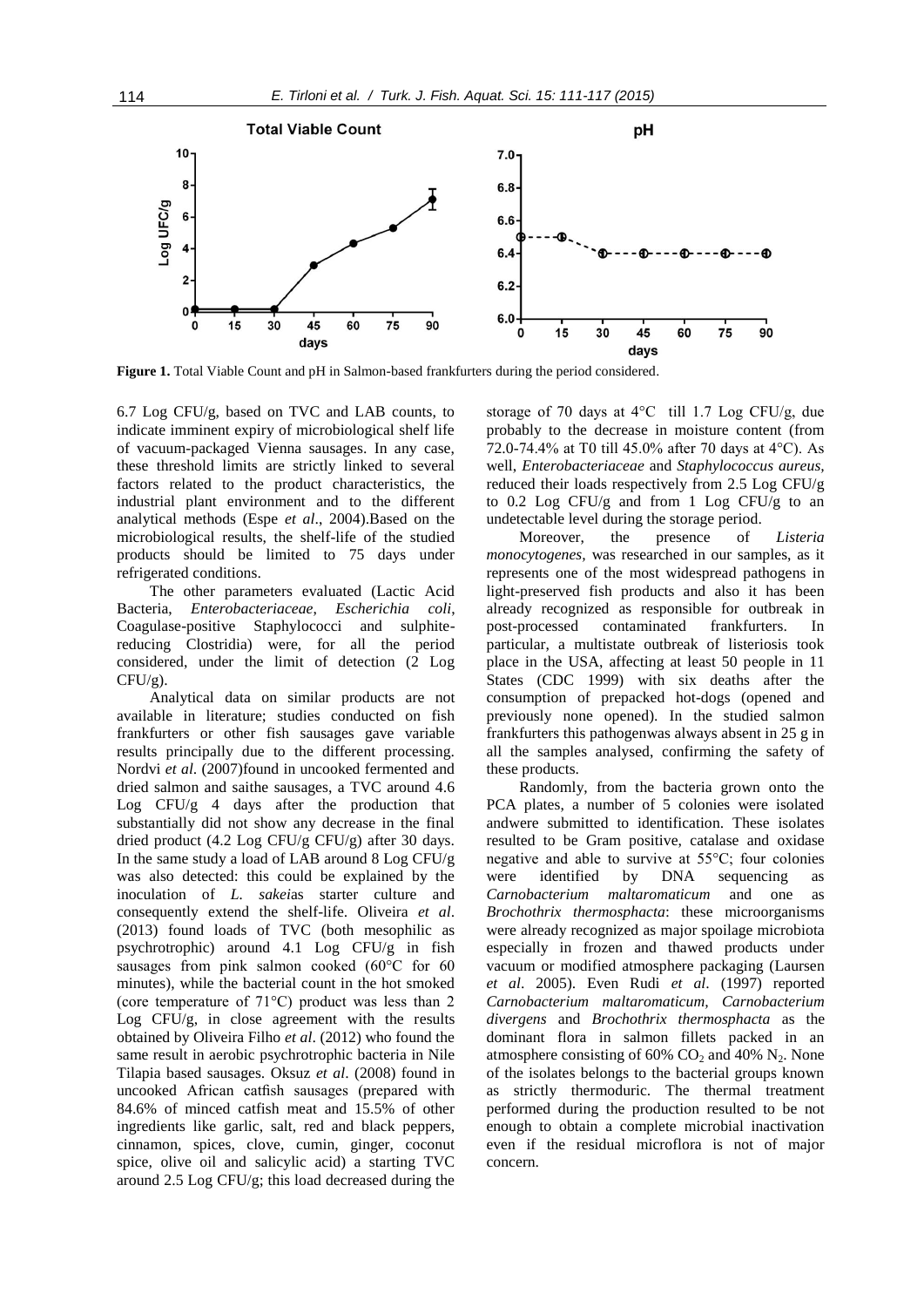#### **Physical-Chemical Analyses**

# **Colour Analysis**

In Table 1 are presented the results obtained from colour analysis. The  $L^*$ ,  $a^*$  and  $b^*$  values during the storage period did not show a clear trend. A slight decrease in L values was observed after 75 days (P<0.05), associated to a gradual small increase of the red index (P<0.01). Moreover, in this study, the hue value, a form of data reduction involving both a\* and b\*, did not point out any significant difference in the whole period. Chroma, also termed saturation index, used as an indicator of the loss of colour saturation, was quite stable and did not show important differences between the times considered. ΔE (calculated between two consecutive times or between T0 and the other times) was always below the value of 2.3, considered as a threshold limit above which the consumer can perceive a change in the colour product. The highest ΔE was detected between T60 and T75, suggesting a more pronounced modification in this storage period, even if not manifest.

# **Texture Analysis**

The results obtained from shear force test (Table 2) showed the absence of a clear trend during the period considered: the values measured ranged, both in cooked and in raw samples, from 6.91 to 11.50 Newton) at the settled sampling times. Generally, our values were comparable with those obtained by Dincer and Cakli (2010) who found values in frozen rainbow trout frankfurters between 5.16 and 12.38 N, with a clear trend of decrease during the storage considered. In the same study, higher values (16.59- 29.89 N) were detected in the product obtained from fresh product. Shear force is an important property for the consumer, because determine the texture acceptability of a product (7). According with Dingstad *et al*. (2005), the cut-off point of 47.3 N and above results in consumer acceptability less than 60% as expected in all the stages of the study our samples resulted to be desirable.

The folding test, a simple and fast method, is often used to measure the quality of gel springiness in frankfurters. As shown in Table 2, the folding test scores of salmon frankfurters were stably 5 at all the times considered, indicating a good elasticity of the product.

# **Lipid Oxidation**

According to Ke and Linke (1982) and Ke *et al*. (1984), in all the sampling times considered, TBARs values of salmon based frankfurters remained below the threshold limit of 8μmol/kg that indicates the absence of rancidity developed in the products. These data suggested that there were not evident oxidative problems in the samples analysed, due also to the vacuum packaging (Table 2).

# **pH**

Slightly acid pH values were detected in all the samples (values ranging from 6.38 and 6.47), without

**Table 1.** Values of L\*, a\*, b\*, Hue angle, Chroma and ΔE values measured during the sampling time

|                 |                  |                 |                  |           |        | $\Delta E$ between       | $\Delta E$ between     |
|-----------------|------------------|-----------------|------------------|-----------|--------|--------------------------|------------------------|
| Time            | $L^*$            | $a^*$           | $h^*$            | Hue Angle | Chroma | 2 consecutive            | T <sub>0</sub> and the |
|                 |                  |                 |                  |           |        | times                    | other times            |
| T <sub>0</sub>  | $80.60 \pm 0.88$ | $5.36\pm0.12$   | $20.76 \pm 0.25$ | 75.51     | 21.44  | $\overline{\phantom{0}}$ | -                      |
| T <sub>15</sub> | $80.55 \pm 0.41$ | $5.40\pm0.12$   | $20.50 \pm 0.12$ | 75.25     | 21.20  | 0.26                     | 0.26                   |
| <b>T30</b>      | $81.16\pm0.17$   | $5.54\pm0.12$   | $20.36\pm0.08$   | 74.77     | 21.10  | 0.64                     | 0.71                   |
| T <sub>45</sub> | $81.00 \pm 0.29$ | $5.39 \pm 0.10$ | $20.19 \pm 0.09$ | 75.06     | 20.89  | 0.28                     | 0.70                   |
| T <sub>60</sub> | $80.44\pm 0.35$  | $5.74\pm 0.17$  | $20.62\pm0.25$   | 74.44     | 21.41  | 0.79                     | 0.43                   |
| T75             | 78.65±0.49       | $6.18 \pm 0.09$ | $21.42\pm0.11$   | 73.89     | 22.29  | 2.01                     | 2.22                   |
| <b>T90</b>      | 79.63±0.21       | $6.50\pm0.05$   | $21.22\pm0.17$   | 72.97     | 22.19  | 1.05                     | 1.56                   |

Values of  $L^*$ ,  $a^*$  and  $b^*$  are expressed as mean  $\pm$  standard deviation.

**Table 2.** Shear force of cooked and uncooked products, textural properties and production of TBARs (thiobarbituric acids) in salmon based frankfurters during the storage period

| Time            | Shear force<br>uncooked $(N)$ | Shear force<br>$\text{cooked}(\text{N})$ | <b>TBARs</b><br>$\mu$ mol/Kg | Folding test |
|-----------------|-------------------------------|------------------------------------------|------------------------------|--------------|
| T <sub>0</sub>  | $10.55 \pm 0.53$              | $12.96 \pm 0.68$                         | 4.35                         |              |
| T <sub>15</sub> | $6.91 \pm 0.38$               | $8.04 \pm 0.30$                          | 5.36                         |              |
| T <sub>30</sub> | $11.38 \pm 0.55$              | $11.18 \pm 0.60$                         | 6.34                         | 5            |
| T <sub>45</sub> | $9.75 \pm 0.98$               | $11.50 \pm 0.31$                         | 4.61                         |              |
| T <sub>60</sub> | $11.70 \pm 0.55$              | $11.89 \pm 0.77$                         | 6.05                         |              |
| T75             | $11.58 \pm 0.57$              | $10.49 \pm 0.73$                         | 5.19                         |              |
| T <sub>90</sub> | $9.69 \pm 0.91$               | $11.25 \pm 0.46$                         | 6.53                         |              |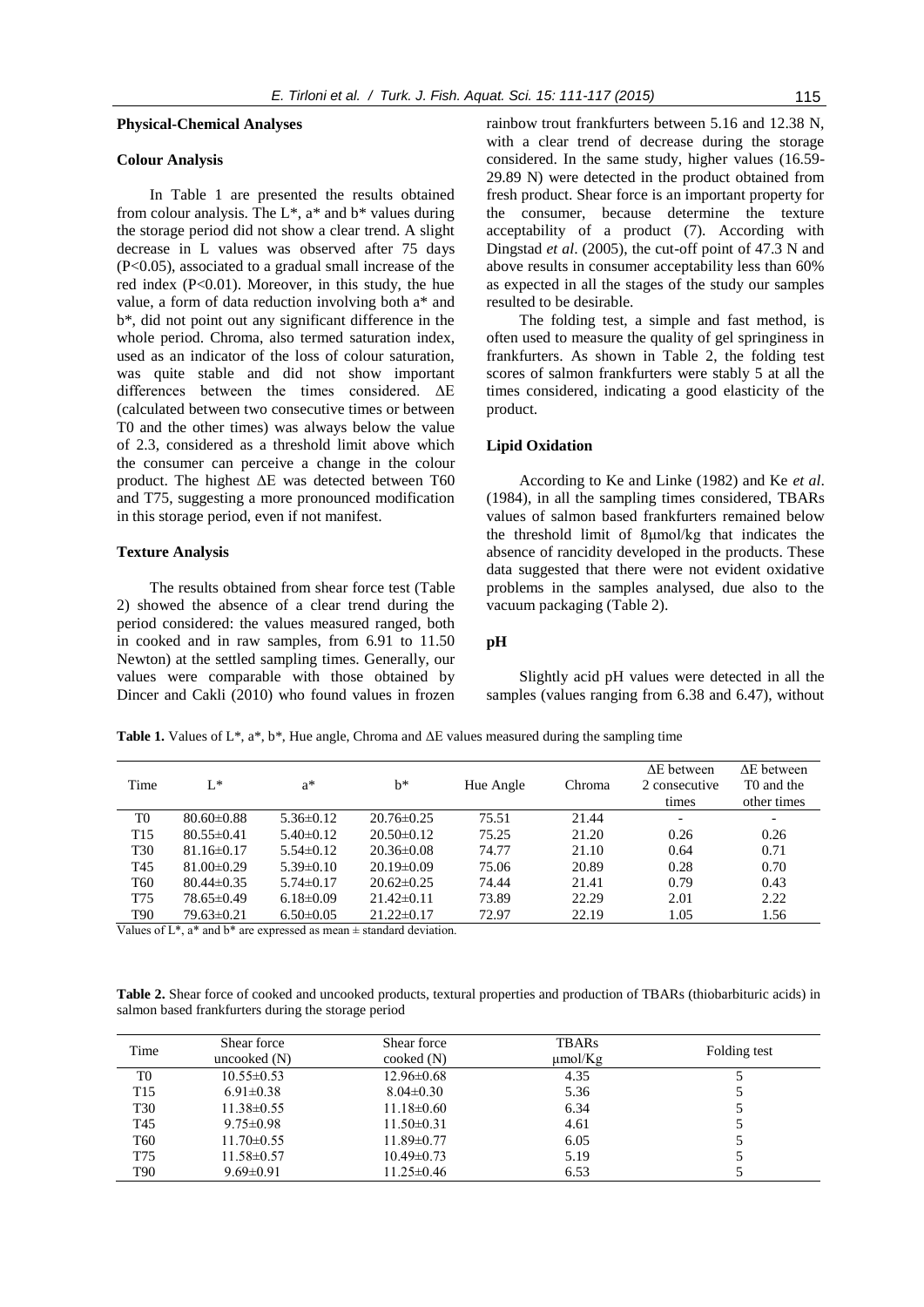modifications for all the period considered.

# **Conclusions**

Salmon based frankfurters were proved to be microbiologically safe: the production process allowed obtaining the absence of pathogens and only low concentrations of very typical microbiota were found till the 75th day; afterwards the loads overcame the limit of 6 Log CFU/g. The physical-chemical properties, like colour and texture parameters results, were constant for all the period considered and no evident lipid oxidation was observed in the sampling sessions, attesting this product as a very stable easy-to prepare novel food. This suggests that the shelf-life of the product is strictly limited by the microbial growth.

# **Acknowledgements**

The authors would like to thank FJORD SpA and in particular Dr. Nicola Cilento for the opportunity of collaboration. We would like to thank Professor Patrizia Cattaneo for the valuable revision of the paper. Dr. Fabio Colombo should also be acknowledged for technical assistance.

# **References**

- A.O.A.C. 1990. Official Methods of Analysis of the A.O.A.C, 15th edn. A.O.A.C., Arlington, USA.
- Ahmed, E.O. and Elhaj, G.A.2011. The chemical composition microbial detection and sensory evaluation of fresh fish sausage made from Clariaslazera and Tetradonfahaka. International Journal of Fisheries and Aquaculture, 2:11-16.
- Al-Bulushi, I.M., Kasapis, S., Dykes, G., Al-Waili, H., Guizani, H. and Al-Oufi, H. 2013. Effect of frozen storage on the characteristics of a developed and commercial fish sausages. International Journal Food Science and Technology*,* 50:1158-1164. doi: 10.1007/x13197.011.0441.x
- Burgess, S.A., Lindsay, D. and Flint, S.H. 2010. Thermophilic bacilli and their importance in dairy processing. International Journal of Food Microbiology, 144: 215-225. doi: 10.1016/j.ijfoodmicro.2010.09.027
- Cardoso, C., Mendes, R. and Nunes, M.L. 2008. Development of a healthy low-fat fish sausage containing dietary fibre. International Journal Food Science and Technology*,* 43: 276-283. doi: 10.1111/j.1365-2621.2006.01430.x
- Centers for Disease Control and Prevention (CDC). 1999. Update: multistate outbreak of listeriosis-United States, 1998-1999. Morbidity and Mortality Weekly Report, 51-52: 1117-1118.
- Chambers, E. and Bowers, J.R.1993. Consumer perception of sensory qualities in muscle foods. Food Technology, 47: 116-120.
- Daley, L.H., Deng, J.C. and Cornell, J.A. 1978. Development of a sausage-type product from minced mullet using response surface methodology. Journal of Food Science*,* 43: 1501–1506. doi: 10.1111/j.1365- 2621.1978.tb02529.x
- Desmond, E. 2006. Reducing salt: A challenge for the meat industry. Meat Science, 74: 188-196. doi: 10.1016/j.meatsci.2006.04.014
- Dincer, T. and Cakli, S. 2010. Textural and sensory properties of fish sausage from rainbow trout. Journal of Aquatic Food Product Technology, 19: 238-248. doi:10.1080/10498850.2010.509539
- Dingstad, G.I., Kubberød, E., Næs, T. and Egelandsdal, B. 2005. Critical quality constraints of sensory attributes in frankfurter-type sausages, to be applied in optimization models. *LWT-*Food Science and Technology, 38: 665-676. doi: 10.1016/j.lwt.2004.08.004
- Dykes, G.A., Marshall, L.A., Meissner, D., von Holy, A.1996. Acid treatment and pasteurization affect the shelf life and spoilage ecology of vacuum-packaged Vienna sausages. Food Microbiology, 13: 69–74. doi: 10.1006/fmic.1996.0009.
- Espe, M., Kiessling, A., Lunestad, B-T., Torrissen, O.J., Bencze, A.M. and Lebensm, R. 2004. Quality of cold smoked salmon collected in one French hypermarket during a period of 1 year. *LWT-* Food Science and Technology, 37: 627-638. doi: 10.1016/j.lwt.2004.01.008
- Hull, R., Toyne, S., Haynes, I. and Faye, L. 1992. Thermoduric bacteria: a re-emerging problem in cheese making. Australian Journal of Dairy Technology, 47:91-94.
- Huss, H.H., Ben Embarek, P.K. and Jeppesen, V.F. 1995. Control of safety hazard in cold smoked salmon production. Manuscript by Denmark: Danish Institute for fisheries research technical University.
- ISMEA, 2014. http://www.ismea.it.
- ISO 15214, 1998. Microbiology of food and animal feeding stuffs - Horizontal methods for the enumeration of enumeration of mesophilic lactic acid bacteria.
- ISO 21528-2, 2004. Microbiology of food and animal feeding stuffs - Horizontal methods for the detection and enumeration of Enterobacteriaceae-Part 2: Colony-count method.
- ISO 4833, 2003. Microbiology of food and animal feeding stuffs - Horizontal method for the enumeration of microorganisms - Colony-count technique at 30°C.
- ISO 6888, 1999. Microbiology of Food and Animal Feeding Stuff. Horizontal method for the detection and enumeration of coagulase-positive Staphylococci.
- ISO 15213, 2003. Microbiology of food and animal feeding stuffs - Horizontal method for the enumeration of sulfite-reducing bacteria growing under anaerobic conditions.
- Josquin, N.M., Linsenn, J.P.H. and Houben, J.H. 2012. Quality characteristics of Dutch-style fermented sausages manufactures with partial replacement of pork back-fat with pure, pre-emulsified or encapsulated fish oil. Meat Science, 90: 81–86. doi: 10.1016/j.meatsci.2011.06.001
- Ke, P.Y., Cervantes, E. and Robles-Martı´nez, C. 1984. Determination of thiobarbituric acid reactive substances (TBARS) in fish tissue by an improved distillation spectrophotometer meted. Journal of the Science of Food and Agriculture, 35: 1248–1254. doi: 10.1002/jsfa.2740351117
- Ke, P.Y. and Linke, B.A. 1982. Quality preservation and shelf-life estimation of frozen fish in terms of oxidative rancidity development. International [Journal](http://link.springer.com/journal/13197)  [Food Science and Techn](http://link.springer.com/journal/13197)ology*,* 5: 202-206. doi: 10.1002/jsfa.2740351117